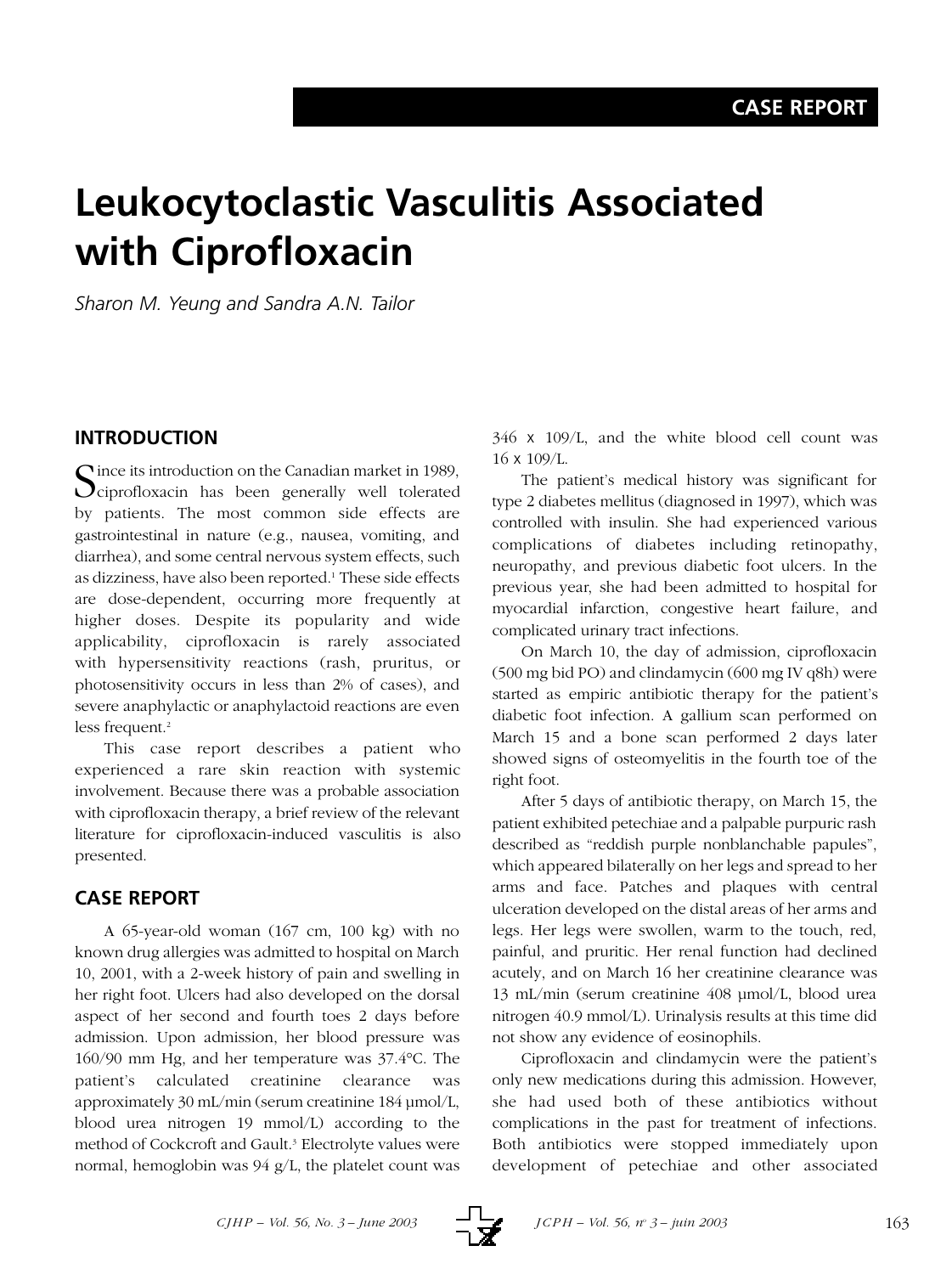symptoms on March 15. Nevertheless, the patient's serum creatinine continued to climb to a peak of 570 µmol/L on March 19, and her blood urea nitrogen level also rose, reaching 56.1 mmol/L on March 20. Consequently, her creatinine clearance declined to 9 mL/min on March 19, after which renal function gradually began to recover.

On the basis of the patient's newly developed signs and symptoms of vasculitis, additional laboratory tests were ordered to look for evidence of systemic disease, to identify any potential underlying disorders, and to determine the patient's prognosis.4 Specifically, the presence of serologic markers such as antinuclear antibodies, antineutrophil cytoplasmic antibodies, and rheumatoid factor may indicate an underlying autoimmune disease component of the presenting vasculitis. Extractable nuclear antigen (ENA) antibodies may be present in Raynaud's disease and mixed connective tissue disease.<sup>5</sup> As well, anti-ENA antibodies are present in systemic lupus erythematosus. Abnormalities in complement levels may be observed in patients with suspected lupus erythematosus or urticarial vasculitis. Furthermore, cryoglobulinemia is associated with inflammation of blood vessels and with infections such as hepatitis C and bacterial endocarditis. Hepatitis B was previously thought to be associated with vasculitis, but this association is now considered more likely a result of hepatitis C coinfection in these patients.4

For the patient described here, laboratory tests for hepatitis B and C antigens and antibodies, antinuclear antibodies, anti-ENA antibodies, and cryoglobulins were negative. There was no evidence of eosinophilia or C3 or C4 (complement) abnormalities. However, her platelet count was elevated (above 450 x 109/L) for approximately 8 days (until March 24). Consultation with dermatology staff, combined with histological evidence from a skin biopsy performed on March 17, confirmed this to be a case of leukocytoclastic vasculitis (LCV).

In addition to immediate discontinuation of ciprofloxacin and clindamycin, the patient was managed in hospital with a 5-day course of prednisone (75 mg PO daily). Her skin rash improved significantly in 7 days (by March 21), and her renal function continued to improve after March 20.

The patient was subsequently started on a 6-week course of cloxacillin (2 g IV q4h), ceftriaxone (1 g IV q24h), and metronidazole (500 mg PO q12h) for adequate antimicrobial coverage to treat her diabetic foot infection and osteomyelitis.

# **DISCUSSION**

The challenge of evaluating an adverse drug event lies in establishing a causal relationship between the drug and the event. A number of tools have been developed to aid the clinician in this respect, including an adverse reactions scoring system,<sup>6</sup> an adverse drug reactions probability scale,<sup>7</sup> and the Bayesian adverse reaction diagnostic instrument.<sup>8</sup> These tools have been described and discussed extensively elsewhere.<sup>9,10</sup> Although rating scales may increase the precision of assessing causality and increase standardization, they are not without limitations.10 Nevertheless, the Naranjo adverse drug reactions probability scale (APS)<sup>7</sup> was applied in this case because it has been shown to have comparable reliability and validity without the complexity of other methods.10

The answer to each of the 10 close-ended questions of the APS contribute points to a total score ranging from –2 to 13.7 The higher the APS score, the greater the likelihood of causality. This patient scored 7 on the APS, which suggested "probable" causality between her skin reaction and at least one of the antibiotics started in hospital. A probable causality implies that the reaction followed a temporal sequence after the drug was administered, possibly followed a recognized pattern for the suspected drug, was confirmed by withdrawal but not re-exposure to the drug, and could not be reasonably explained by the known characteristics of the patient's clinical state.<sup>7</sup> Nevertheless, the results from this scale must be interpreted within the context of similar reactions associated with drug therapy that have previously been reported.

LCV is a small-vessel vasculitis characterized clinically by purpuric, palpable papules, most commonly on the lower part of the legs.11,12 Nodules, ulcerations, and urticaria may also be present.12 Systemic involvement of the kidneys is frequently seen.<sup>11</sup> The reaction is fatal in less than 5% of cases, with increased risk if there is gastrointestinal involvement or glomerulonephritis.12 The hypersensitivity response diminishes when the drug is stopped, but some patients may require corticosteroid treatment for severe disease.13 Histological evidence of LCV from skin biopsy shows small dermal vessels with fibrinoid necrosis, infiltration by polymorphonuclear leukocytes, and nuclear debris.12

Approximately one-third to one-half of cutaneous vasculitis cases are idiopathic.<sup>4</sup> The remainder are associated with a variety of causes. More specifically, associated infections include upper respiratory tract

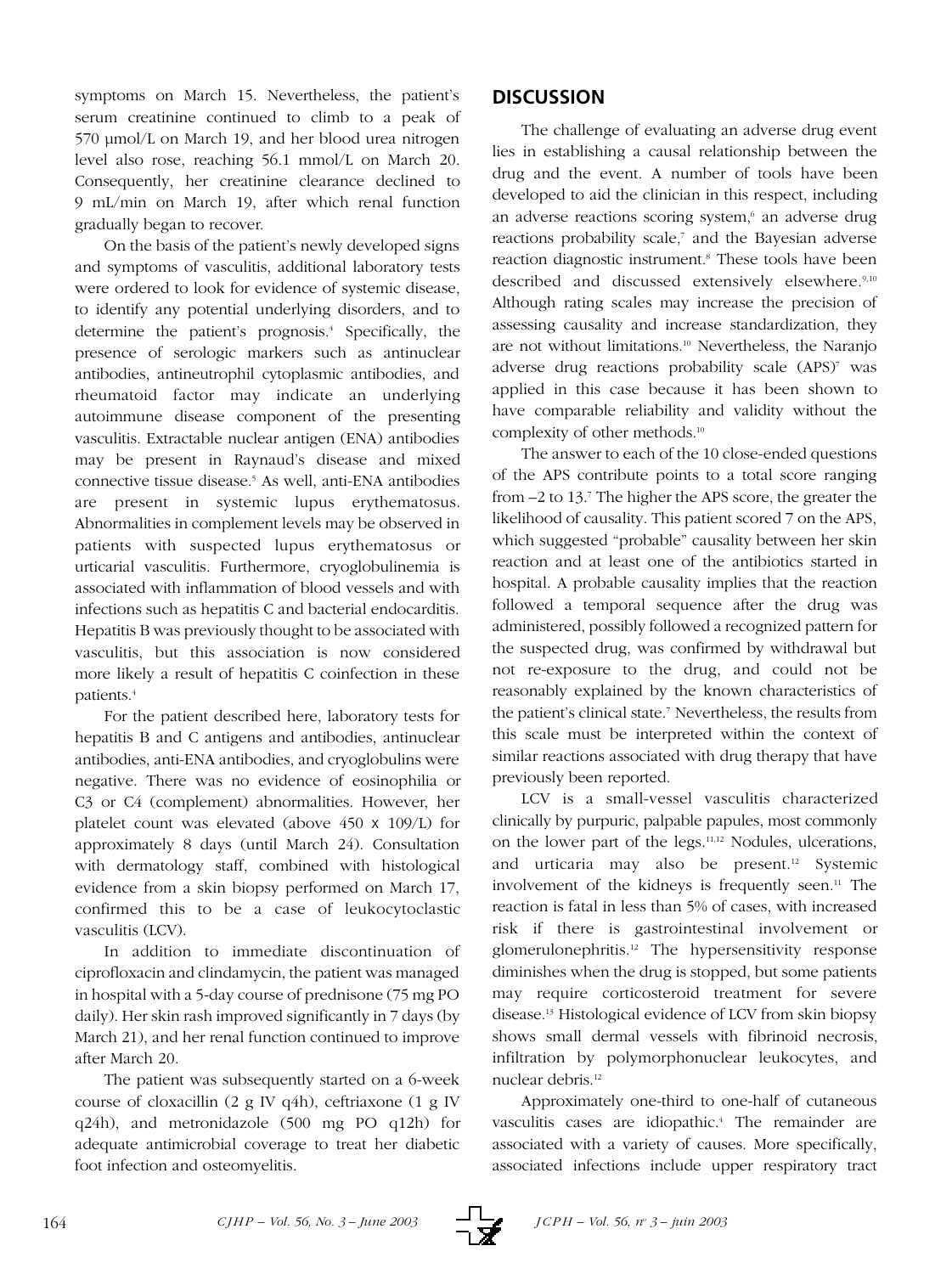infections (especially with ß-hemolytic streptococci), viral hepatitis (hepatitis C), human immunodeficiency virus infection, and bacterial endocarditis.<sup>4</sup> Also, 10% to 15% of vasculitis cases can be attributed to collagen vascular diseases such as rheumatoid arthritis, Sjögren's syndrome, and lupus erythematosus.<sup>4</sup> In addition, inflammatory bowel disease, ulcerative colitis, and Crohn's disease have been associated with cutaneous vasculitis.4 Similarly, foods and food additives may cause cutaneous vasculitis.4 Furthermore, large-vessel vasculitis such as Wegener's granulomatosis, polyarteritis nodosa, and Churg-Strauss syndrome may present with a cutaneous component.4 Less than 1% of cutaneous vasculitis cases are attributed to malignancy; these cases usually involve hairy-cell leukemia, and effective tumour therapy has shown corresponding resolution of the vasculitis.4

Drugs cause approximately 10% of cases of acute cutaneous vasculitis, and clinical symptoms are typically seen 1 to 3 weeks after drug exposure.<sup>12,14</sup> Commonly associated drugs include allopurinol, penicillin, aminopenicillins, sulfonamides, thiazides, pyrazolones, hydantoins, and propylthiouracil.12 Recent reports have also implicated retinoids, quinolones, and agents used in immunotherapy.12 Foreign proteins including streptokinase, vaccines, and monoclonal antibodies may be associated with serum sickness syndrome accompanied by an LCV component.<sup>11</sup> Immune complexes and autoantibodies are believed to be involved in the pathogenesis of LCV.<sup>4</sup> However, the exact mechanisms have yet to be elucidated.

The patient described here was receiving the following medications on admission: atorvastatin, metoprolol, ramipril, folic acid, omeprazole, entericcoated acetylsalicylic acid, nitroglycerin patch (and nitroglycerin spray as needed), furosemide, insulin, and vitamins B, C, and E. Although she had been using the cardiovascular medications beyond the typical 1- to 3-week time frame for manifestation of drug-induced LCV, a MEDLINE search was performed for the period January 1966 to mid-December 2001 for case reports of LCV and hypersensitivity vasculitis associated with any of the patient's medications on admission. The only finding was a case report of furosemide-induced hypersensitivity vasculitis.<sup>15</sup> However, Hendricks and Ader<sup>15</sup> reported that the rash resolved without discontinuation of furosemide, and doses of the drug were even increased for management of edema; thus, the drug was an unlikely culprit in this case.

For the patient described here, ciprofloxacin and clindamycin were started simultaneously in hospital. To

date, only one case report of clindamycin-induced LCV has been published.<sup>16</sup> In that case, the patient experienced generalized arthralgias on the fifth day of clindamycin treatment, and a diffuse, palpable, purpuric rash developed the next day.

In contrast, 8 case reports of ciprofloxacin-induced LCV have been published to date.<sup>17-23</sup> These reports originated from Spain, Singapore, and Belgium and described cutaneous reactions with or without fever, arthralgia, arthritis, and renal involvement. The onset of the adverse reactions ranged from 3 days to 5 weeks from the start of antibiotic therapy, and the reactions reversed within 1 week of drug withdrawal. Skin biopsies were performed in  $6$  cases,<sup>17,21</sup> with histological evidence of LCV in 4 of these. Oral rechallenge with ciprofloxacin was performed in 2 cases, $2^{1,23}$  and the results were positive in both. The affected individuals included ciprofloxacin-naive patients as well as those who had previously used ciprofloxacin without known reactions. The patients ranged in age from 18 years to 79 years, and no difference in incidence was noted between men and women. These case reports support the likelihood that the hypersensitivity reaction reported here might have been induced by ciprofloxacin.

The clinical picture and results of laboratory investigations in this case are consistent with other case reports of LCV caused by ciprofloxacin. The purpuric rash, the onset of the rash on the fifth day of antibiotic treatment, the location of the rash on the patient's legs and arms, the positive result on skin biopsy, and the resolution of the rash within 7 days after discontinuing the antibiotics all match the descriptions in previously published case reports. Corresponding renal involvement and subsequent renal failure further support a strong association between this patient's antibiotic therapy and the adverse reaction. In addition, laboratory investigations that were negative for hepatitis B and hepatitis C antigens and antibodies, cryoglobulins, and hypocomplementemia ruled out potential nondrug causes of the vasculitis.

However, this patient was receiving ciprofloxacin and clindamycin simultaneously. Because rechallenge was not considered ethical in this situation, the cause of her LCV cannot be definitively determined. Nevertheless, appropriate alternatives should be considered for future antibiotic use. The patient was advised to avoid ciprofloxacin and clindamycin in the future unless safer alternatives do not exist, in which case the medication should be administered and used only while she is under direct medical supervision.